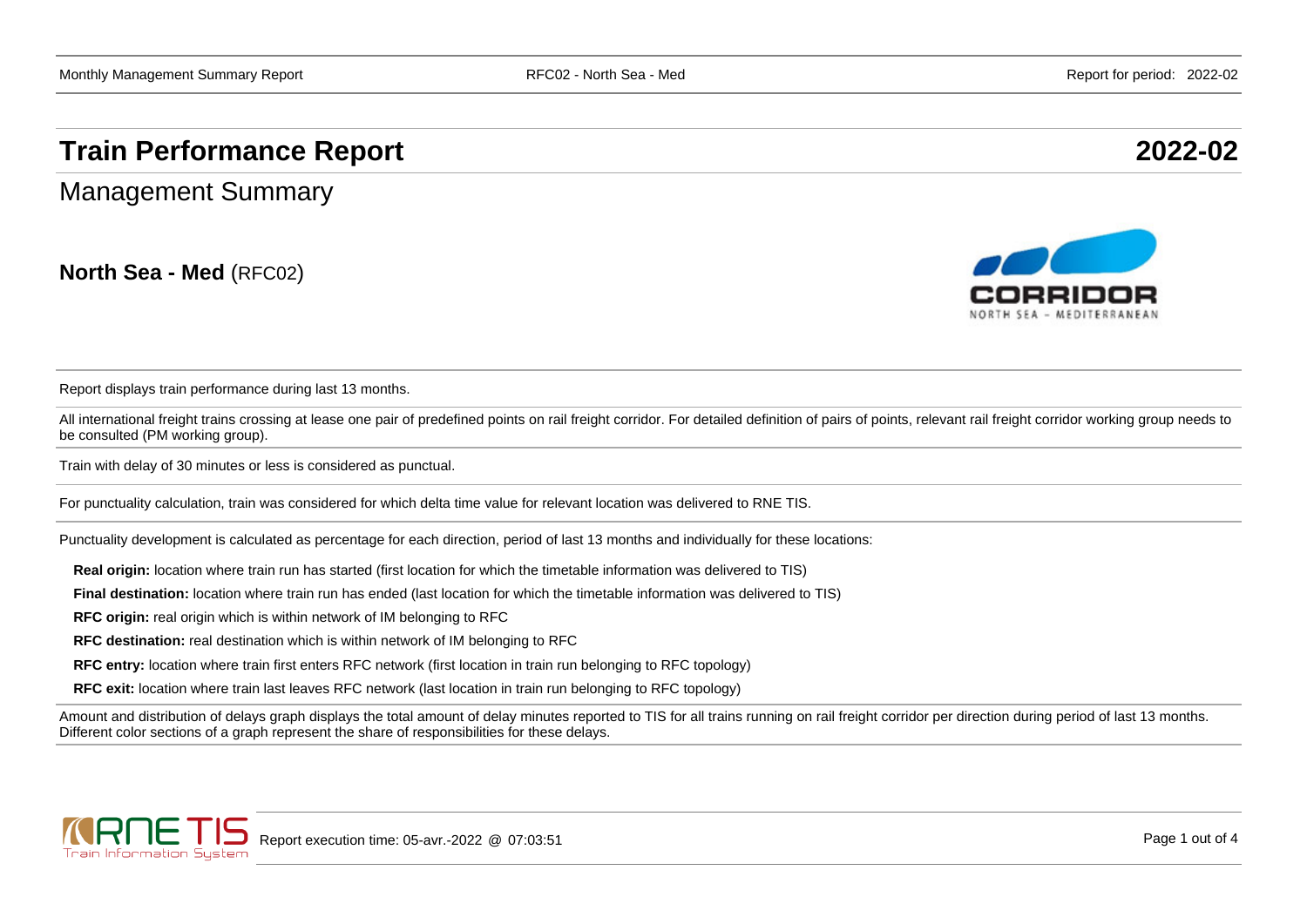## **Punctuality development over period of 13 months North-South North-South Real Destination Real Origin 72 % 74 % 76 % 78 % 73 % 78 % 82 % 76 % 75 % 71 % 75 % 79 % 78 % 63 % 68 % 66 % 64 % 64 % 69 % 71 % 66 % 61 % 60 % 60 % 70 % 65 % <sup>932</sup> 1 105 1 134 1 071 1 175 <sup>966</sup> 1 035 1 131 <sup>935</sup> <sup>867</sup> <sup>974</sup> <sup>959</sup> <sup>968</sup> <sup>932</sup> 1 105 1 134 1 071 1 175 <sup>966</sup> 1 035 1 131 <sup>935</sup> <sup>867</sup> <sup>974</sup> <sup>959</sup> <sup>968</sup>** 2021-02 2021-04 2021-06 2021-08 2021-10 2021-12 2022-02 2021-02 2021-04 2021-06 2021-08 2021-10 2021-12 2022-02 2021-03 2021-05 2021-07 2021-09 2021-11 2022-01 2021-03 2021-05 2021-07 2021-09 2021-11 2022-01 Punctuality **Number of train runs** Punctuality **Number of train runs RFC Origin RFC Destination 72 % 74 % 76 % 78 % 73 % 78 % 82 % 76 % 75 % 71 % 75 % 79 % 78 % 63 % 68 % 66 % 64 % 64 % 69 % 71 % 66 % 61 % 60 % 60 % 70 % 65 % <sup>932</sup> 1 105 1 134 1 071 1 175 <sup>966</sup> 1 035 1 131 <sup>935</sup> <sup>867</sup> <sup>974</sup> <sup>959</sup> <sup>968</sup> <sup>932</sup> 1 105 1 134 1 071 1 175 <sup>966</sup> 1 035 1 131 <sup>935</sup> <sup>867</sup> <sup>974</sup> <sup>959</sup> <sup>968</sup>** 2021-02 2021-04 2021-06 2021-08 2021-10 2021-12 2022-02 2021-02 2021-04 2021-06 2021-08 2021-10 2021-12 2022-02 2021-03 2021-05 2021-03 2021-05 2021-07 2021-09 2021-11 2022-01 2021-07 2021-09 2021-11 2022-01 Punctuality **Number of train runs** Punctuality **Number of train runs RFC Entry RFC Exit71 % 75 % 79 % 77 % 74 % 76 % 81 % 76 % 74 % 69 % 74 % 78 % 77 % 65 % 68 % 68 % 66 % 66 % 71 % 72 % 68 % 62 % 63 % 66 % 72 % 66 % <sup>930</sup> 1 105 1 133 1 068 1 175 <sup>961</sup> 1 034 1 129 <sup>932</sup> <sup>862</sup> <sup>973</sup> <sup>956</sup> <sup>963</sup> <sup>930</sup> 1 105 1 133 1 068 1 175 <sup>961</sup> 1 034 1 129 <sup>932</sup> <sup>862</sup> <sup>973</sup> <sup>956</sup> <sup>963</sup>** 2021-02 2021-08 2022-02 2021-04 2021-06 2021-10 2021-12 2022-02 2021-02 2021-04 2021-06 2021-08 2021-10 2021-12 2021-03 2021-07 2021-03 2021-05 2021-09 2021-11 2022-01 2021-05 2021-07 2021-09 2021-11 2022-01 Punctuality **Number of train runs** Punctuality **Number of train runs** Report execution time: 05-avr.-2022 @ 07:03:51 Page 2 out of 4 Train Information System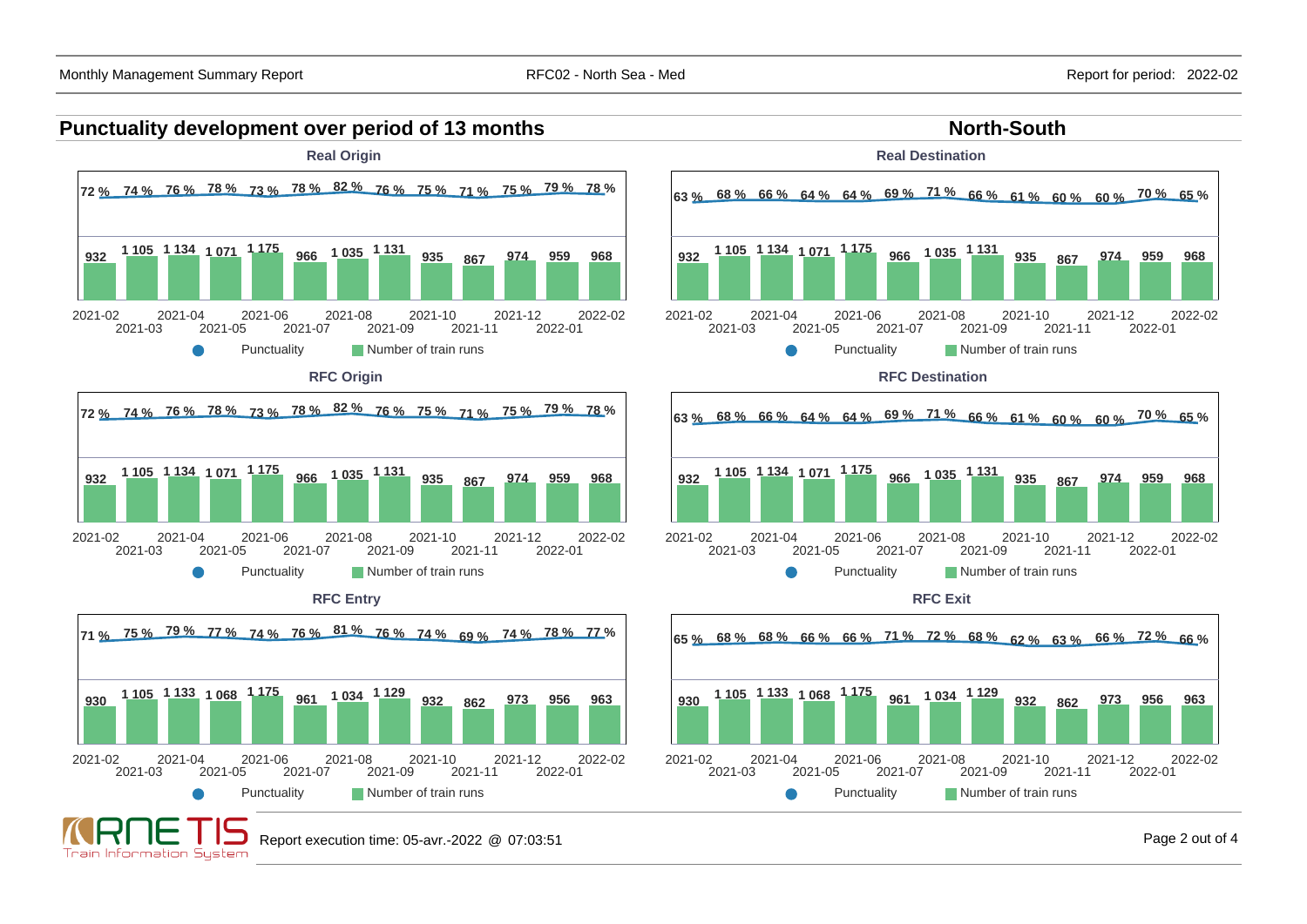## **Punctuality development over period of 13 months South-North South-North**